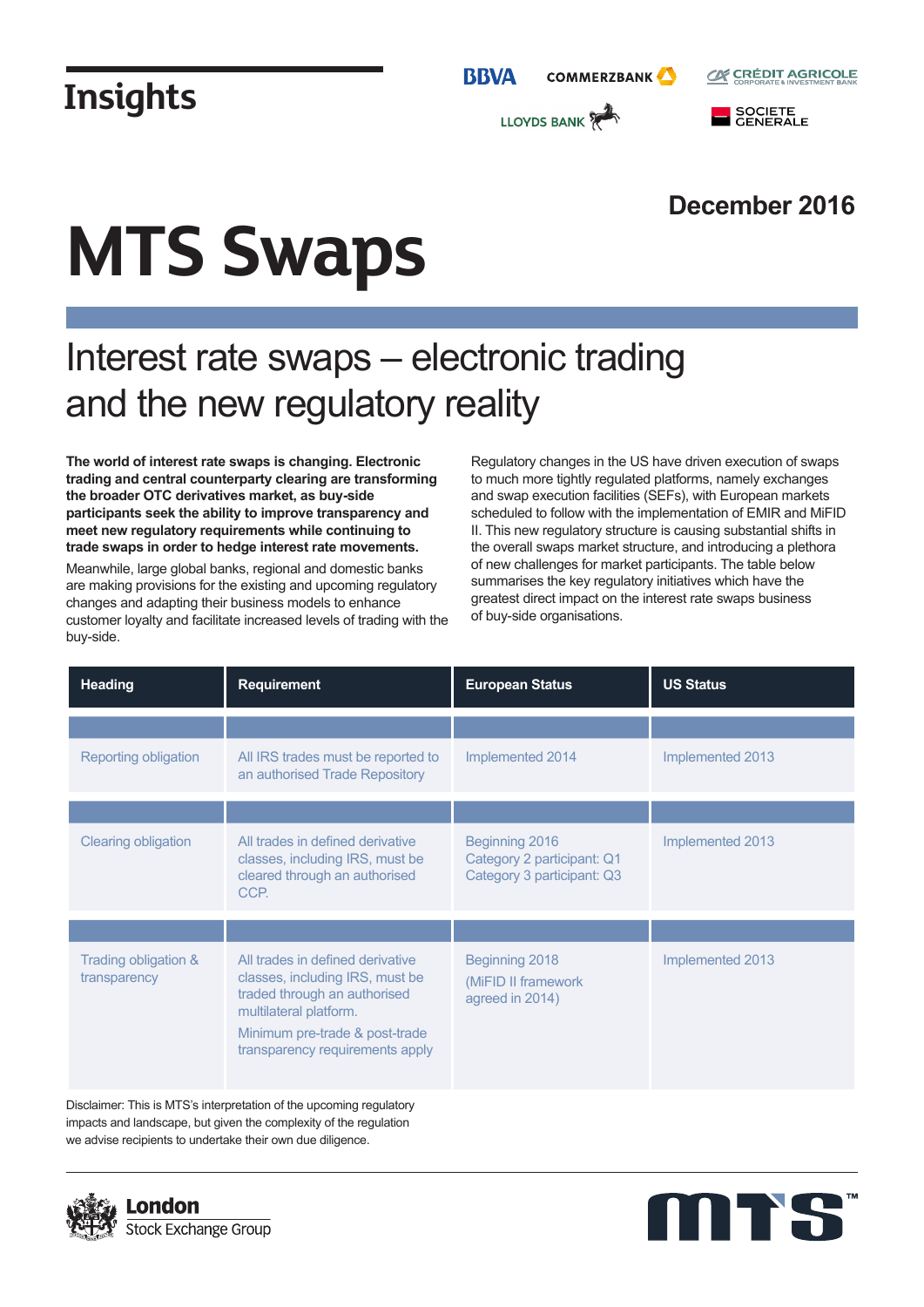**BBVA COMMERZBANK** 







#### **The buy-side challenge**

The rules implemented as a result of both the Dodd-Frank act in the US and the upcoming EMIR/MiFID II in Europe, as summarised in the table above, will lead buy-side institutions and banks of all sizes to evaluate different options for reporting, execution and clearing, and put in place new arrangements, procedures and documentation with trading venues and clearing houses. This is a substantial piece of work and as such could have major time, cost and efficiency implications.

Under the new regulations, applicable transactions will have to be routed through regulated platforms, subjecting them to pre- and post-trade disclosure rules, including specific requirements relating to block trades. Those disclosures could make it more difficult for a traditional market- maker to hedge client business and the end result, many dealers argue, will be a higher proportion of smaller trades, which means an increase in reporting workload for buy-side counterparties.

There will also be costs involved with setting up regulatory-compliant arrangements for trading and clearing swaps, as a result of higher legal fees and staff costs involved with reviewing, understanding

and negotiating the new swap arrangements and documentation.

For cleared swaps, each counterparty will be required to post both initial and mark-to-market margin, with a range of options relating to forms of collateral and levels of segregation.

For non-cleared swaps, minimum collateral posting requirements will be imposed, and there will be costs involved with the reporting requirements of utilising the commercial end-user exception.

#### **The sell-side challenge**

Optimising customer service in the derivatives space has become a key focus in recent years, as clients look for differentiating factors in an increasingly costsensitive environment. As the interest rate swaps market continues to evolve, banks are seeking innovative solutions to add value and stand out from the crowd to attract and retain clients while complying with new and emerging regulations.

The challenge is attracting and retaining clients, and trading swaps effectively and efficiently whilst complying with the necessary regulatory standards.



#### **MTS Swaps execution protocol**



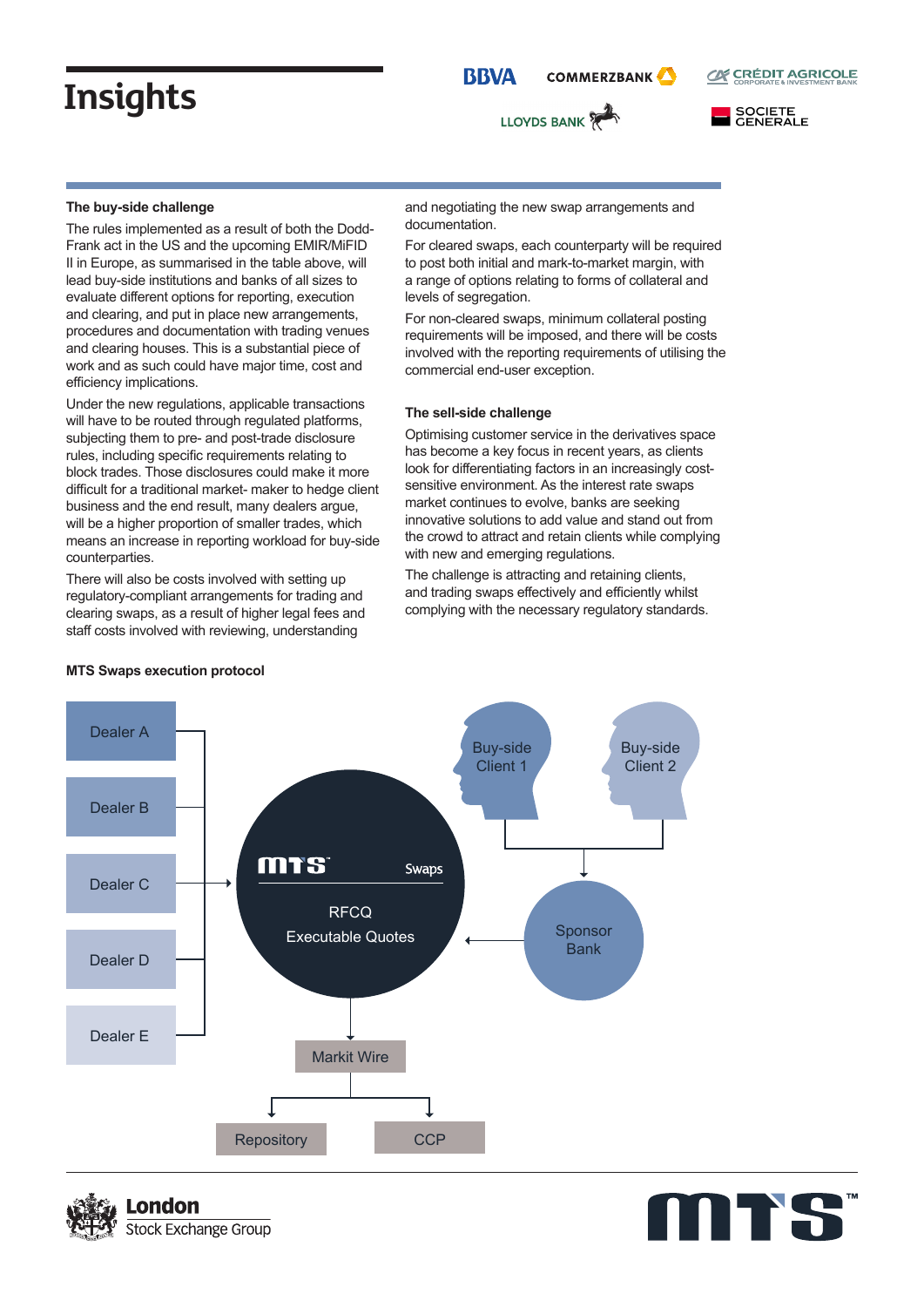**BBVA COMMERZBANK** 

LLOYDS BANK





#### **Sponsored access**

There is strong demand from buy-side institutions and banks that trade swaps on an occasional basis for a solution that will reduce the cost of having to set themselves up to trade through regulated venues and clear through CCPs and maximise the efficiency of the necessary arrangements.

While the sponsored access model has existed in other markets for a number of years, the technology now exists in the interest rate swaps markets to capitalise on the potential benefits of this model by enabling instant communication between both the sponsor bank and its customer, and the sponsor bank and the rest of the market.

As a result, sponsored electronic access through a prime bank looks set to be a viable alternative and an important step forward in improving cost control and efficiency whilst enabling orderly, efficient access for all participants.

#### **Other benefits of applying the prime brokerage model to the interest rate swaps markets include:**

- Simplified reporting and documentation requirements for buy-side institutions trading swaps via regulated platforms
- Improved market efficiency in the execution and post trade management of swaps
- Consistency with regulatory reforms in MiFID II and EMIR, improving pre- and post-trade transparency for all market participants
- An increase in trading activity as buy-side participants and banks gain instant access to better prices and deeper liquidity pools through their prime brokers. This model critically preserves and enhances the relationship between the buy-side customer and their prime broker, respecting and developing the role of each in the successful operation of the market
- It connects investors to all points of liquidity simultaneously and anonymously giving fair and equal access to the best prices available in the market at all times
- Banks are able to leverage existing relationships and enhance customer retention through best execution
- It increases a bank's flow business, and provides economies of scale for the back office in terms of clearing and settlement
- In short, sponsored access offers an opportunity

for the regulatory objectives relating to interest rate swaps to be achieved without damaging important relationships between banks and their clients. These relationships provide benefits in a range of functions, not just provision of credit, and contribute to a more efficient market.

#### **The MTS solution**

MTS, Europe's premier fixed income trading venue, has launched MTS Swaps, a new platform registered and regulated by the FCA as an MTF, that will give buy-side institutions the ability to trade interest rate swaps electronically. The venture will use innovative technology to provide customer choice and will enhance transparency and efficiency in the euro-denominated swaps market.

The technology behind MTS Swaps has been developed with acute awareness of the upcoming regulatory environment in mind, enabling market participants to establish best practice and transparency ahead of any regulatory announcements.

Leveraging existing MTS distribution, technology and market expertise, the platform will enable buy- side participants to trade swaps with a diverse range of liquidity providers via a sponsor bank, giving them access to the best prices available in the market while allowing them to maintain and strengthen their relationship with their chosen prime bank.

Banks will benefit from the ability to enhance customer loyalty and facilitate increased levels of trading amongst the buy-side.

"In homogenous markets such as IRS, where liquidity could be fragmented by the multitude of new platform offerings, sponsored access models are a solution to consider for buy side firms aiming to participate in the new liquidity pools, but not willing to spend the time or resources to build access to all those venues."

#### **Joséphine de Chazournes Senior Analyst Celent, a division of Oliver Wyman**

A number of banks, including BBVA, BNP Paribas, Commerzbank, Lloyds, Crédit Agricole, Societe Generale and UBS are supporting the platform from launch. MTS Swaps will support the full trade lifecycle from pre-trade price discovery and execution to post- trade reporting and connectivity to clearing. The platform will support interest rate swap trading via request for competitive quote (RFCQ) and executable prices.